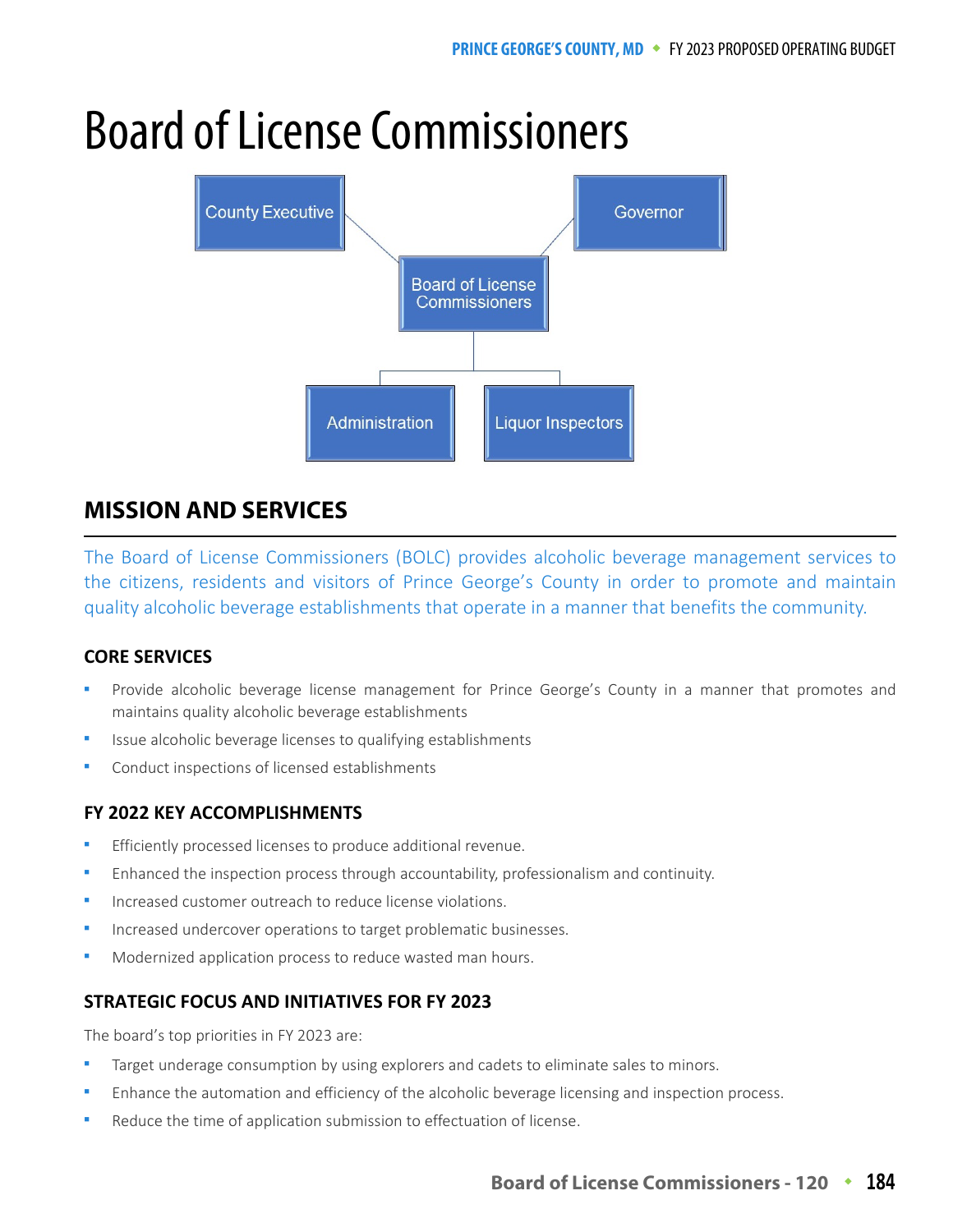## **FY 2023 BUDGET SUMMARY**

The FY 2023 proposed budget for the Board of License Commissioners is \$1,783,800, an increase of \$87,100 or 5.1% over the FY 2022 approved budget.

## **Expenditures by Fund Type**

|                   | <b>FY 2021 Actual</b> |           | FY 2022 Budget |         | FY 2022 Estimate |         | FY 2023 Proposed |           |
|-------------------|-----------------------|-----------|----------------|---------|------------------|---------|------------------|-----------|
| <b>Fund Types</b> | <b>Amount</b>         | % Total   | <b>Amount</b>  | % Total | Amount           | % Total | <b>Amount</b>    | % Total   |
| General Fund      | \$1,726,499           | $100.0\%$ | \$1,696,700    | 100.0%  | \$1,742,600      | 100.0%  | \$1,783,800      | $100.0\%$ |
| <b>Total</b>      | \$1,726,499           | $100.0\%$ | \$1,696,700    | 100.0%  | \$1,742,600      | 100.0%  | \$1,783,800      | 100.0%    |

## **Reconciliation from Prior Year**

|                                                                                                                                                    | <b>Expenditures</b> |
|----------------------------------------------------------------------------------------------------------------------------------------------------|---------------------|
| <b>FY 2022 Approved Budget</b>                                                                                                                     | \$1,696,700         |
| <b>Increase Cost: Fringe Benefits</b> — Increase in the fringe benefit rate from 35.6% to 38.1% to align with projected costs                      | \$39,800            |
| <b>Increase Cost: Compensation - Mandated Salary Adjustments - Annualization of FY 2022 salary adjustments</b>                                     | 32,300              |
| <b>Increase Cost: Operating</b> — Increase in the legal services contract and advertising costs due to a rise in the number of<br>monthly hearings | 8,000               |
| <b>Increase Cost: Technology Cost Allocation</b> - Increase In OIT charges based on anticipated countywide costs for<br>technology                 | 7,000               |
| <b>FY 2023 Proposed Budget</b>                                                                                                                     | \$1,783,800         |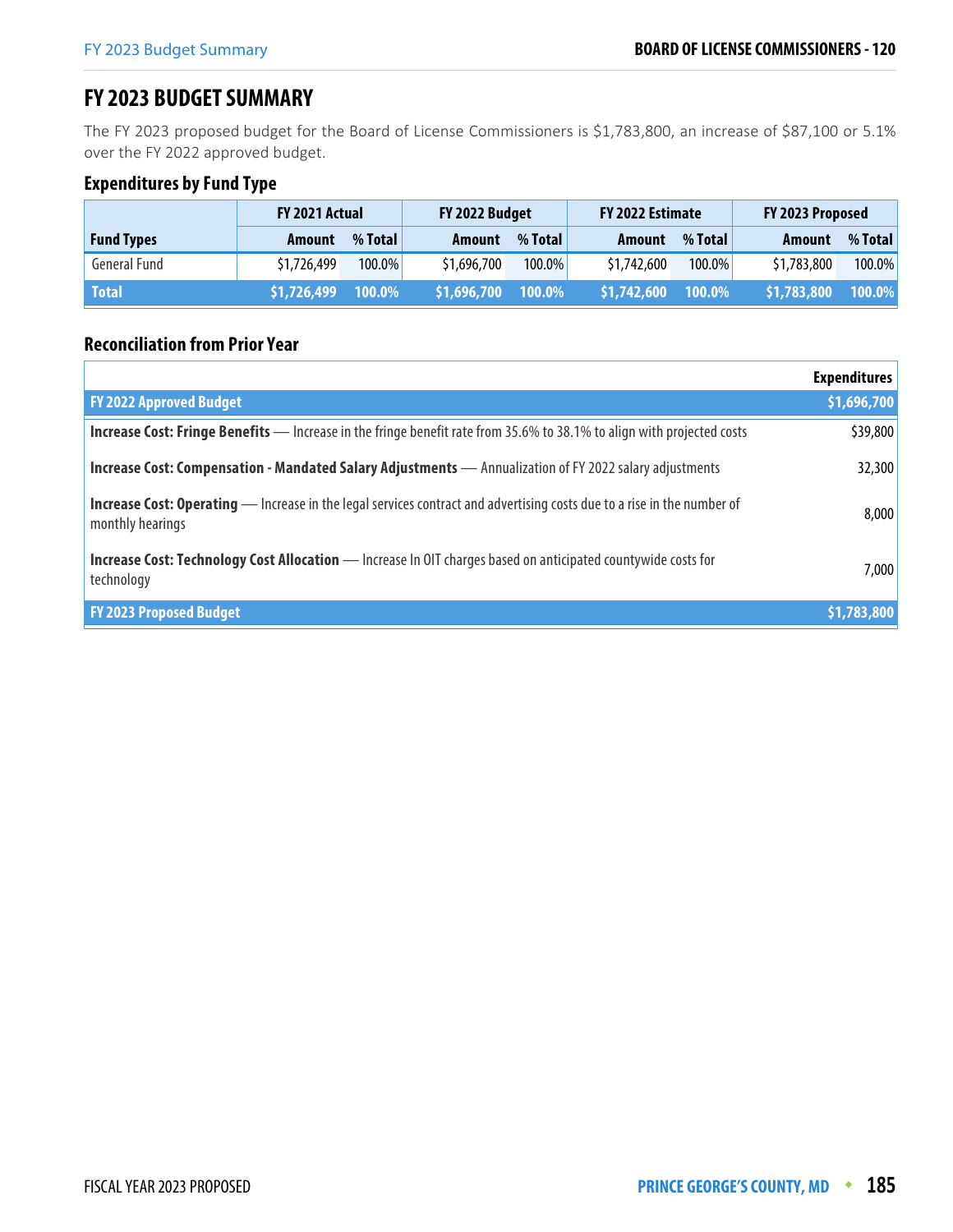## **STAFF AND BUDGET RESOURCES**

| <b>Authorized Positions</b> | FY 2021<br><b>Budget</b> | FY 2022<br><b>Budget</b> | FY 2023<br>Proposed | Change<br><b>FY22-FY23</b> |
|-----------------------------|--------------------------|--------------------------|---------------------|----------------------------|
| <b>General Fund</b>         |                          |                          |                     |                            |
| Full Time - Civilian        | 9                        | 9                        | 9                   | O                          |
| Full Time - Sworn           | U                        | 0                        | O                   |                            |
| Subtotal - FT               | 9                        | 9                        | 9                   |                            |
| Part Time                   | 19                       | 19                       | 19                  | Λ                          |
| <b>Limited Term</b>         | 0                        | U                        | U                   |                            |
| <b>TOTAL</b>                |                          |                          |                     |                            |
| Full Time - Civilian        | 9                        | 9                        | 9                   | U                          |
| Full Time - Sworn           | U                        | Λ                        | U                   |                            |
| Subtotal - FT               | 9                        | 9                        | 9                   |                            |
| Part Time                   | 19                       | 19                       | 19                  |                            |
| <b>Limited Term</b>         | O                        | 0                        | Λ                   |                            |

|                               | FY 2023          |                     |                  |  |
|-------------------------------|------------------|---------------------|------------------|--|
| Positions By Classification   | Full<br>Time     | Part<br><b>Time</b> | Limited<br>Term  |  |
| Administrative Aide           | 3                |                     | Λ                |  |
| Administrative Assistant      |                  |                     | $\left( \right)$ |  |
| Chief Liquor Inspector        |                  |                     |                  |  |
| Deputy Chief Liquor Inspector | 2                |                     |                  |  |
| Director                      |                  |                     | $\left( \right)$ |  |
| Human Resources Analyst       |                  | $\left( \right)$    |                  |  |
| Liquor Inspector              | $\left( \right)$ | 19                  | 0                |  |
| ΤΟΤΑΙ                         | 9                | 19                  |                  |  |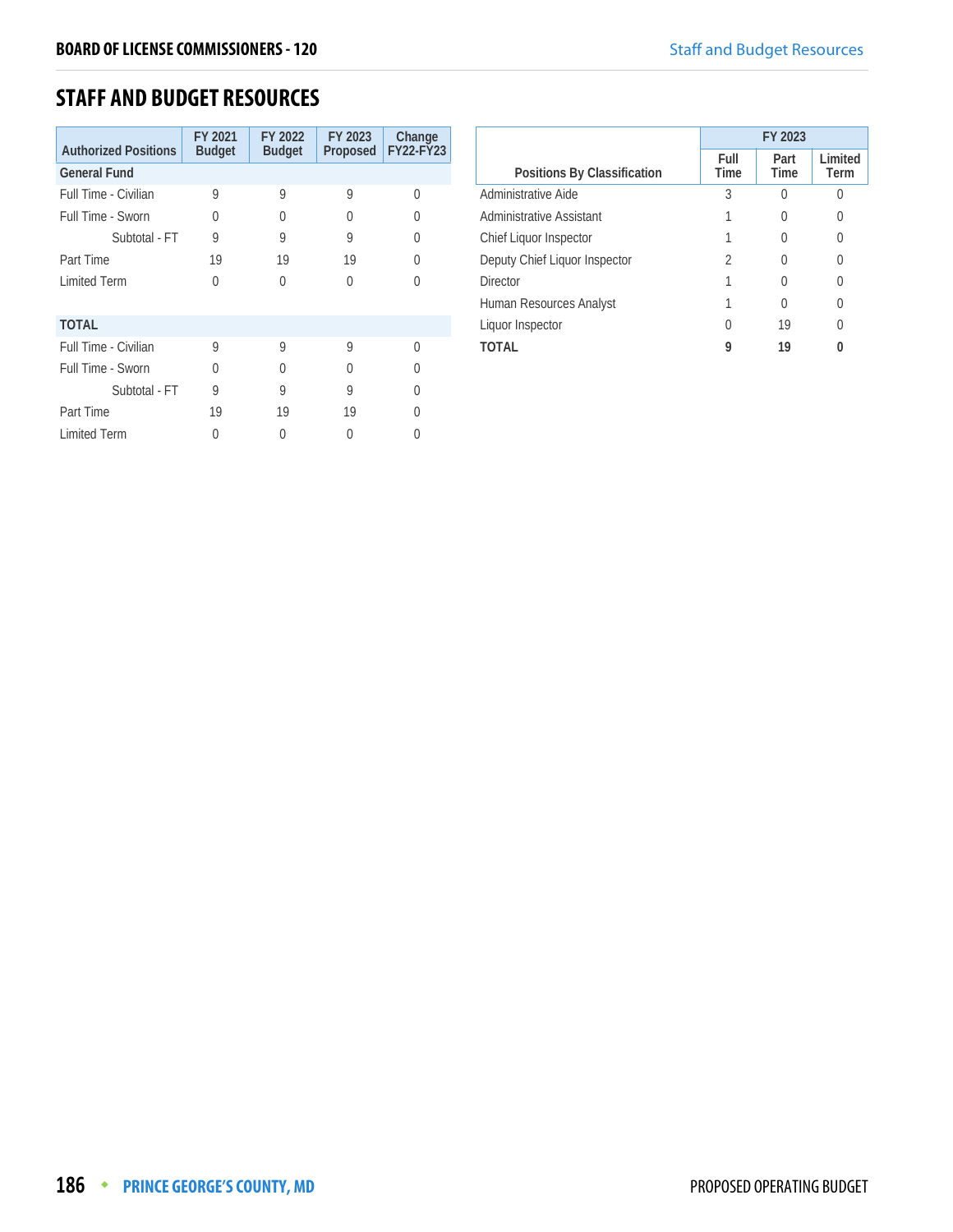## **Expenditures by Category - General Fund**

|                        | <b>FY 2021</b> | <b>FY 2022</b> | <b>FY 2022</b>  | <b>FY 2023</b>  | <b>Change FY22-FY23</b> |             |
|------------------------|----------------|----------------|-----------------|-----------------|-------------------------|-------------|
| Category               | <b>Actual</b>  | <b>Budget</b>  | <b>Estimate</b> | <b>Proposed</b> | Amount $(5)$            | Percent (%) |
| Compensation           | \$1,145,704    | \$1,094,200    | \$1,109,900     | \$1,126,500     | \$32,300                | 3.0%        |
| <b>Fringe Benefits</b> | 400,201        | 389,500        | 405,400         | 429,300         | 39,800                  | 10.2%       |
| <b>Operating</b>       | 180,594        | 213,000        | 227,300         | 228,000         | 15,000                  | 7.0%        |
| Capital Outlay         |                |                |                 |                 |                         |             |
| <b>SubTotal</b>        | \$1,726,499    | \$1,696,700    | \$1,742,600     | \$1,783,800     | \$87,100                | 5.1%        |
| Recoveries             |                |                |                 |                 |                         |             |
| <b>Total</b>           | \$1,726,499    | \$1,696,700    | \$1,742,600     | \$1,783,800     | \$87,100                | 5.1%        |

In FY 2023, compensation expenditures increase 3.0% over the FY 2022 budget primarily due to the annualization of prior year merit increases. Compensation includes funding for nine full time positions and 11 out of 19 part time positions. Fringe benefit expenditures increase 10.2% above the FY 2022 budget primarily due to an increase in fringe benefit rate from 35.6% to 38.1% in FY 2023 to align with anticipated costs.

Operating expenditures increase 7.0% over the FY 2022 budget due to an increase in the technology cost allocation charge, advertising and the legal services contract.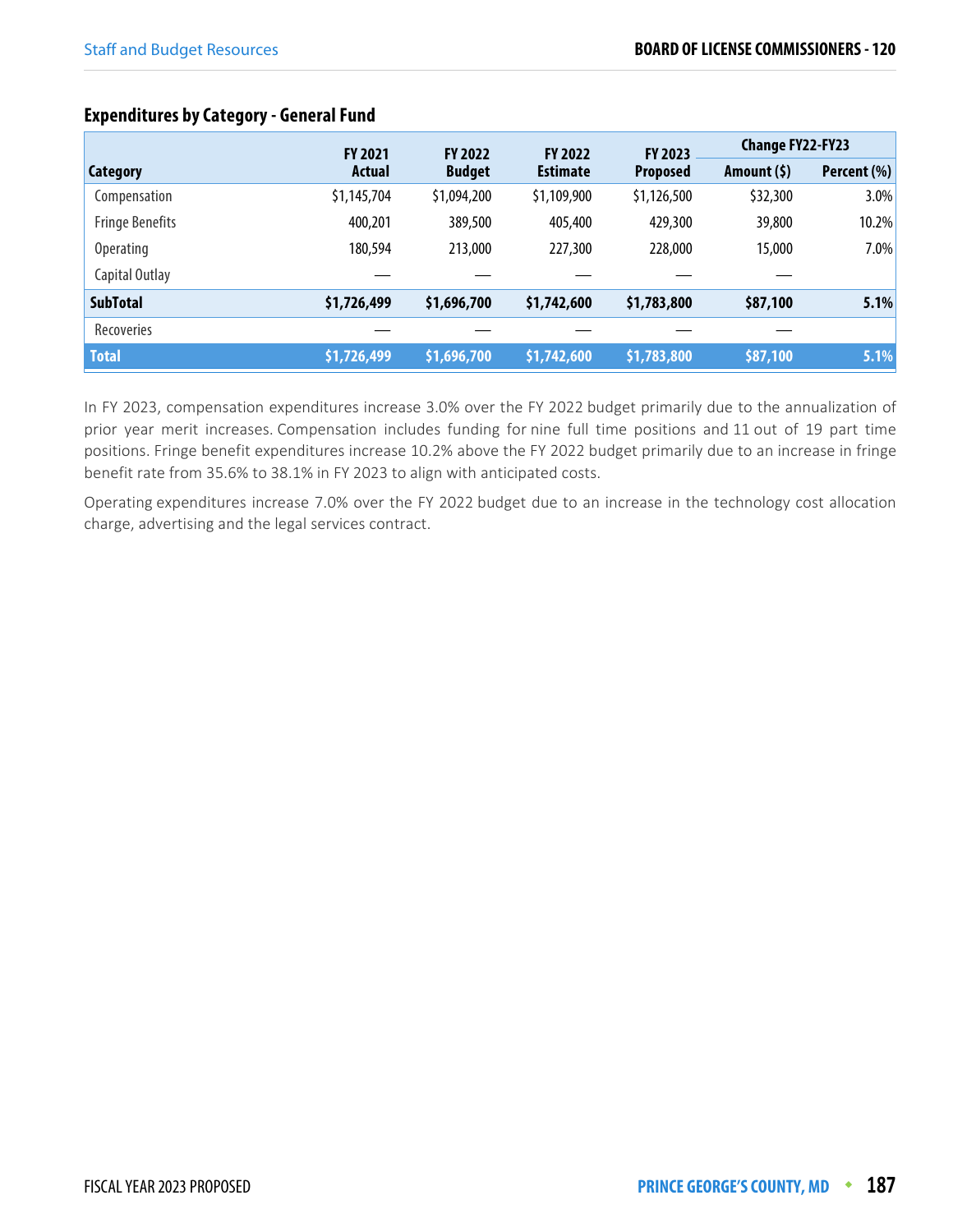## **SERVICE DELIVERY PLAN AND PERFORMANCE**

**Goal 1** — Increase compliance with alcoholic beverage laws, rules and regulations.

**Objective 1.1** – Increase the percentage of licensed premises refusing to sell to underage volunteer operatives.

| <b>FY 2027</b> | <b>FY 2020</b> | <b>FY 2021</b> | <b>FY 2022</b>   | <b>FY 2023</b>   | <b>Trend</b> |
|----------------|----------------|----------------|------------------|------------------|--------------|
| <b>Target</b>  | Actual         | Actual         | <b>Estimated</b> | <b>Projected</b> |              |
| 100%           | 90%            | 90%            | 90%              | 90%              | ⇔            |

## **Trend and Analysis**

The goal of the Board of License Commissioners is always to have 100% compliance from licensees regarding underage sales. Realistically, this target may never be achieved regardless of our best efforts because licensees may not comply with the board's rules and regulations. The number of compliance checks did increase marginally from the previous year.

#### **Performance Measures**

| <b>Measure Name</b>                                                      | FY 2019<br><b>Actual</b> | <b>FY 2020</b><br>Actual | FY 2021<br><b>Actual</b> | FY 2022<br><b>Estimated</b> | FY 2023<br>Projected |
|--------------------------------------------------------------------------|--------------------------|--------------------------|--------------------------|-----------------------------|----------------------|
| <b>Workload, Demand and Production (Output)</b>                          |                          |                          |                          |                             |                      |
| Alcohol beverage business licenses suspended/<br>revoked                 | 0                        | 1                        | $\mathbf{0}$             | $\pmb{0}$                   | $\mathbf{0}$         |
| Licensed premises in the County                                          | 620                      | 633                      | 619                      | 630                         | 635                  |
| Alcoholic beverage license hearings held                                 | 26                       | 24                       | 26                       | 30                          | 36                   |
| Routine inspections                                                      | 2,808                    | 7,351                    | 4,637                    | 4,900                       | 5,200                |
| Focused inspections                                                      | 1,708                    | $\mathbf{0}$             | 56                       | 25                          | 25                   |
| Compliance checks                                                        | 158                      | 318                      | 139                      | 176                         | 200                  |
| New alcoholic beverage licenses approved                                 | 31                       | 30                       | 21                       | 40                          | 45                   |
| Compliance checks per licensed premise                                   | 0.3                      | 0.5                      | 0.2                      | 0.3                         | 0.3                  |
| Licensed establishments inspected monthly                                | 35%                      | 33%                      | 33%                      | 33%                         | 33%                  |
| Licenses expired for unpaid taxes                                        | 4                        | 0                        | 17                       | 17                          | 10                   |
| Trail audits of inspections                                              | 139                      | 185                      | 6                        | 0                           | 0                    |
| Community meetings attended                                              | 0                        | 1                        | 15                       | 20                          | 25                   |
| <b>Impact (Outcome)</b>                                                  |                          |                          |                          |                             |                      |
| Volunteer minor operatives                                               | 4                        | 14                       | $\overline{7}$           | 7                           | 10 <sup>°</sup>      |
| Licensed businesses refusing to sell to underage<br>volunteer operatives | 88%                      | 90%                      | 90%                      | 90%                         | 100%                 |
| Total alcoholic beverage violations                                      | 103                      | 144                      | 59                       | 75                          | 80                   |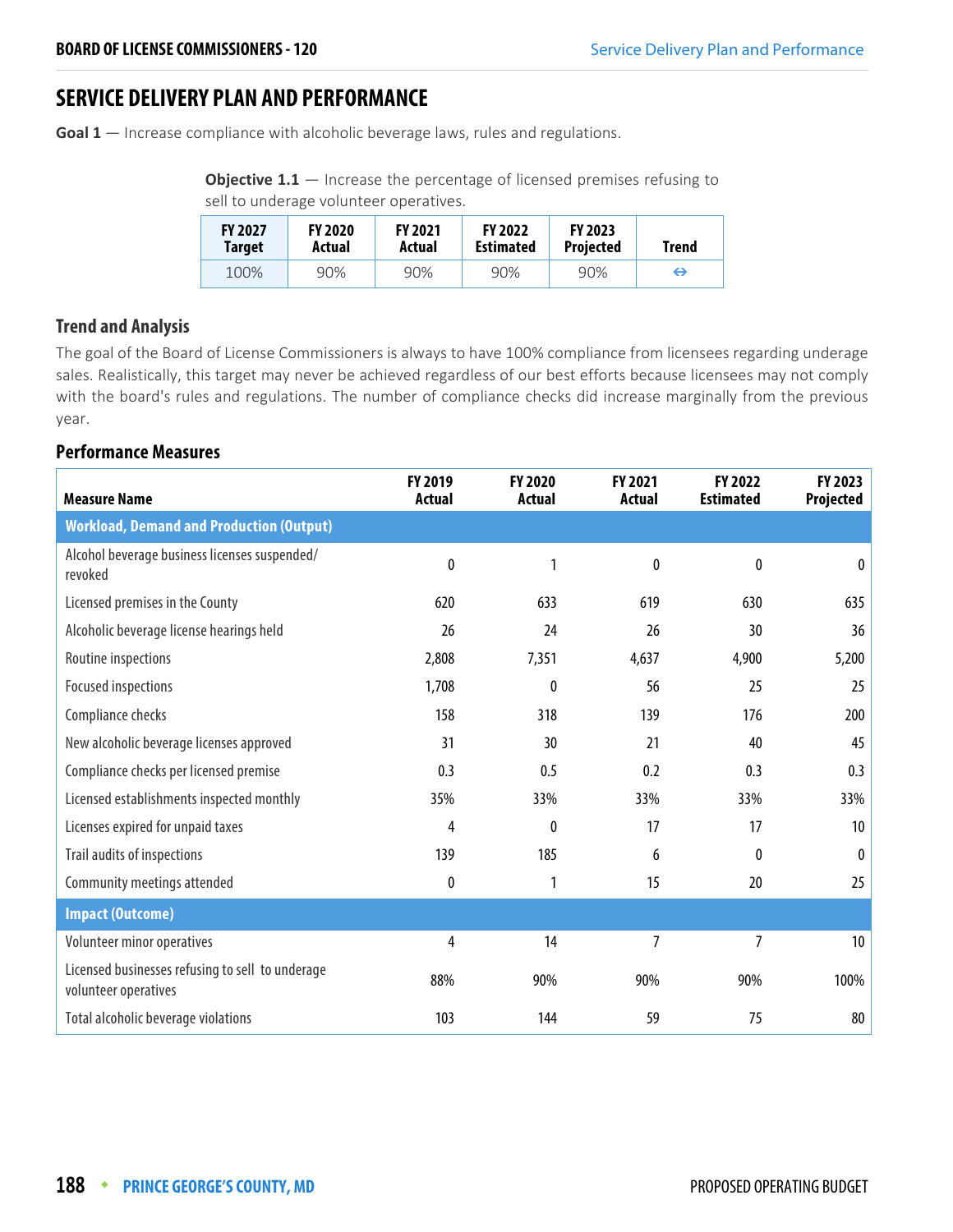**Objective 1.2** – Increase the percentage of establishments in compliance with the Special Entertainment Permit provisions.

| <b>FY 2027</b> | <b>FY 2020</b> | <b>FY 2021</b> | <b>FY 2022</b>   | <b>FY 2023</b>   | Trend |
|----------------|----------------|----------------|------------------|------------------|-------|
| <b>Target</b>  | Actual         | Actual         | <b>Estimated</b> | <b>Projected</b> |       |
| 100%           | 98%            | 100%           | 98%              | 98%              | ⇔     |

#### **Trend and Analysis**

Legislation was submitted by the Prince George's County Police Department to require licensed establishments that wish to provide entertainment to adhere to stringent security measures. The BOLC inspects these locations to ensure provisions of the law are followed. Entertainment has resumed and the BOLC expects to increase the number of entertainment permits and inspections.

#### **Performance Measures**

| <b>Measure Name</b>                                                                      | <b>FY 2019</b><br>Actual | <b>FY 2020</b><br>Actual | <b>FY 2021</b><br>Actual | <b>FY 2022</b><br><b>Estimated</b> | <b>FY 2023</b><br>Projected |
|------------------------------------------------------------------------------------------|--------------------------|--------------------------|--------------------------|------------------------------------|-----------------------------|
| <b>Workload, Demand and Production (Output)</b>                                          |                          |                          |                          |                                    |                             |
| <b>Businesses with a Special Entertainment Permit</b>                                    | 114                      | 116                      | 114                      | 120                                | 125                         |
| Inspections for entertainment                                                            | 600                      | 1.177                    | 465                      | 500                                | 550                         |
| <b>Impact (Outcome)</b>                                                                  |                          |                          |                          |                                    |                             |
| Establishments in compliance with the requirement<br>of the Special Entertainment Permit | 98%                      | 98%                      | 100%                     | 98%                                | 98%                         |

**Goal 2** — Improve administration of the application review and hearing process.

**Objective 2.1** – Increase the percentage of establishments with compliant tax accounts with the State of Maryland and the Prince George's County Government.

| <b>FY 2027</b> | <b>FY 2020</b> | <b>FY 2021</b> | <b>FY 2022</b>   | <b>FY 2023</b>   | Trend |
|----------------|----------------|----------------|------------------|------------------|-------|
| <b>Target</b>  | Actual         | Actual         | <b>Estimated</b> | <b>Projected</b> |       |
| 100%           | 100%           | 100%           | 100%             | 100%             | ↔     |

#### **Trend and Analysis**

The BOLC checks each applicant and licensee to ensure that there are no unresolved tax issues prior to processing the application for an alcoholic beverage license. For businesses not in good standing, a tax release is required from the Maryland Comptroller's Office and/or the County's Office of Finance prior to issuance or renewal of a license. The BOLC continues to provide notice to applicants/licensees that taxes must be paid prior to the issuance or renewal of a license.

## **Performance Measures**

| <b>Measure Name</b>                             | <b>FY 2019</b><br>Actual | <b>FY 2020</b><br>Actual | <b>FY 2021</b><br>Actual | <b>FY 2022</b><br><b>Estimated</b> | <b>FY 2023</b><br>Projected |
|-------------------------------------------------|--------------------------|--------------------------|--------------------------|------------------------------------|-----------------------------|
| <b>Workload, Demand and Production (Output)</b> |                          |                          |                          |                                    |                             |
| Licensed premises in the County                 | 620                      | 633                      | 619                      | 630                                | 635                         |
| New applications reviewed                       |                          | 36                       |                          | 40                                 | 45                          |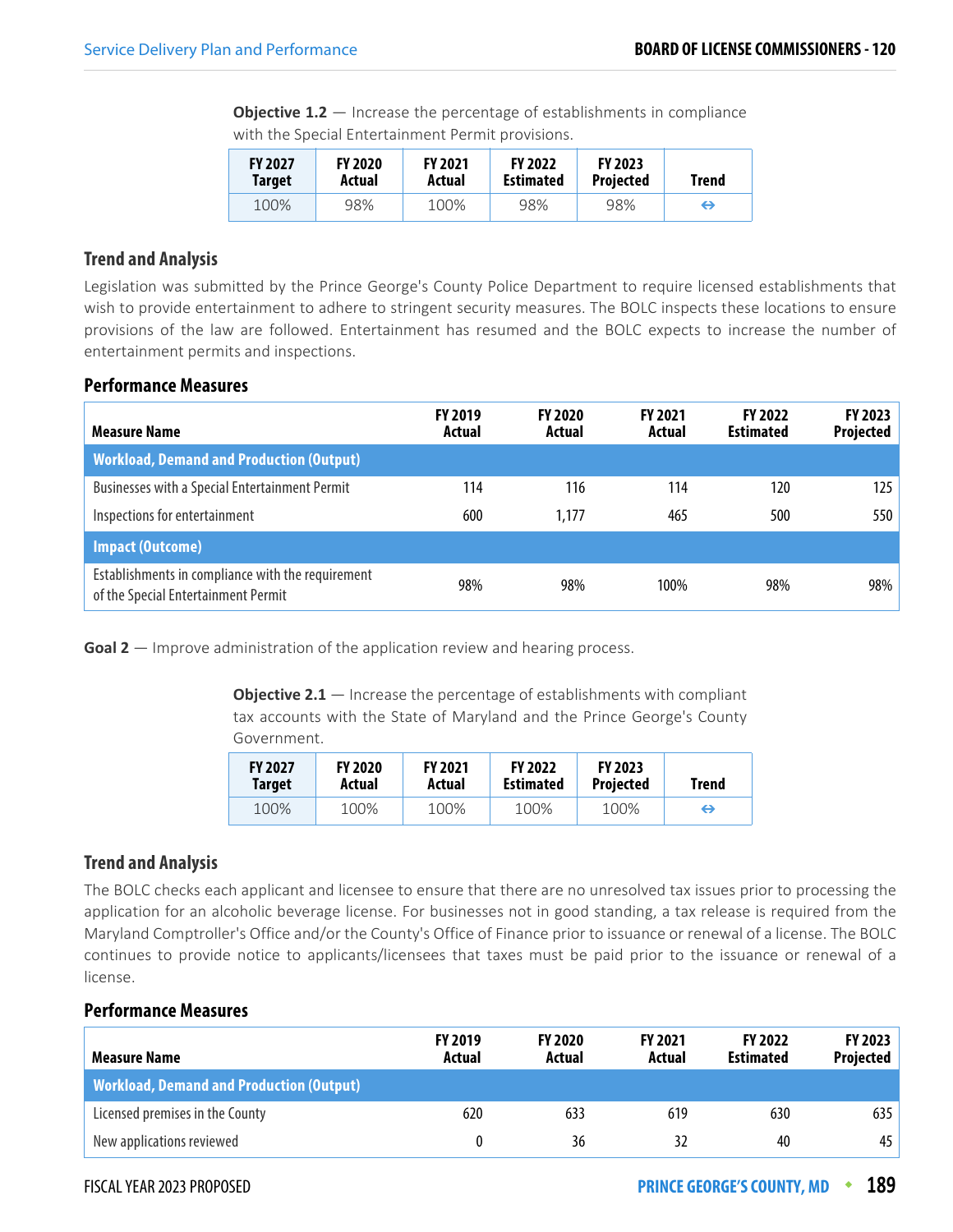#### **Performance Measures** (continued)

| <b>Measure Name</b>              | <b>FY 2019</b><br>Actual | <b>FY 2020</b><br>Actual | <b>FY 2021</b><br>Actual | <b>FY 2022</b><br><b>Estimated</b> | <b>FY 2023</b><br>Projected |
|----------------------------------|--------------------------|--------------------------|--------------------------|------------------------------------|-----------------------------|
| <b>Efficiency</b>                |                          |                          |                          |                                    |                             |
| Tax examinations issued          | 200                      | 33                       | 206                      | 215                                | 220                         |
| <b>Impact (Outcome)</b>          |                          |                          |                          |                                    |                             |
| Establishments in tax compliance | 47%                      | 100%                     | 100%                     | 100%                               | 100%                        |

**Objective 2.2** – Decrease the duration to complete a violation notice

hearing.

| <b>FY 2027</b> | <b>FY 2020</b> | <b>FY 2021</b> | <b>FY 2022</b>   | <b>FY 2023</b> | <b>Trend</b> |
|----------------|----------------|----------------|------------------|----------------|--------------|
| <b>Target</b>  | Actual         | Actual         | <b>Estimated</b> | Projected      |              |
| 63             | 63             | 63             | 63               | 63             | ↔            |

## **Trend and Analysis**

Prior to FY 2016, all violation cases were presented before the Board. This created a backlog of cases, which increased the days between the issuance of a violation and the hearing. The number of days between a violation notice and a hearing has substantially decreased due to the incorporation of the "offer letter," which is another way to resolve minor violation cases without having a hearing. As the Board had anticipated, this duration decreased with the expectation that more violators will accept the offer letter. COVID-19 caused in-person hearings to cease. The BOLC had to develop a policy and procedure on how to conduct virtual hearings. Once implemented, the BOLC added additional hearing dates to resolve the backlog of cases.

#### **Performance Measures**

| <b>Measure Name</b>                                                    | <b>FY 2019</b><br>Actual | <b>FY 2020</b><br>Actual | <b>FY 2021</b><br>Actual | <b>FY 2022</b><br><b>Estimated</b> | FY 2023<br>Projected |
|------------------------------------------------------------------------|--------------------------|--------------------------|--------------------------|------------------------------------|----------------------|
| <b>Workload, Demand and Production (Output)</b>                        |                          |                          |                          |                                    |                      |
| Licensed premises in the County                                        | 620                      | 633                      | 619                      | 630                                | 635                  |
| Alcoholic beverage violations issued                                   | 80                       | 144                      | 59                       | 75                                 | 80                   |
| Alcoholic beverage violations adjudicated                              | 80                       | 17                       | 50                       | 40                                 | 25                   |
| <b>Efficiency</b>                                                      |                          |                          |                          |                                    |                      |
| Violations issued per inspector                                        |                          | 12                       |                          | 6                                  | $7^{\circ}$          |
| <b>Impact (Outcome)</b>                                                |                          |                          |                          |                                    |                      |
| Days between the violation being written to the time<br>of the hearing | 47                       | 63                       | 63                       | 63                                 | 63                   |